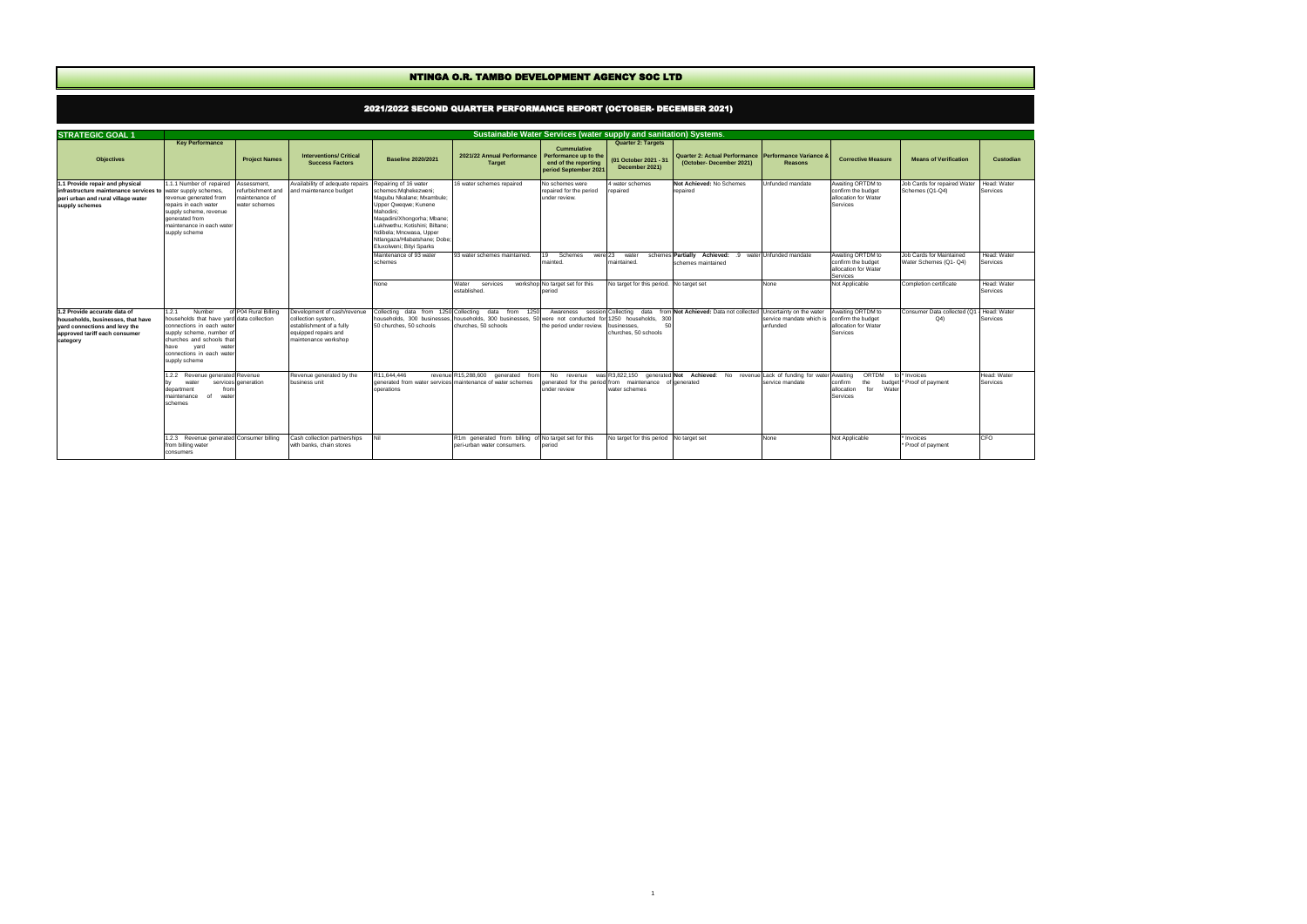| <b>Custodian</b>             |
|------------------------------|
| Head: Trading<br>Enterprises |
| Head: Trading<br>Enterprises |
| Head: Trading<br>Enterprises |
| Head: Trading<br>Enterprises |
| Head: Trading<br>Enterprises |
| Head: Trading<br>Enterprises |
| Head: Trading<br>Enterprises |
| Head: Trading<br>Enterprises |

| <b>STRATEGIC GOAL 2</b>                                                                                                                                                                                    |                                                                                                          |                                                     |                                                                                                                                                                                                                                                                                                                           |                                                                                                                                         |                                                                                                                                                                                                 |                                                                                                  |                                                                             | Enhanced and Enabled Full Value Chains (upstream and downstream) for Agricultural Produce, Markets, Abattoir and Aquaculture                                                                                                                                                                                                                                                                                 |                                                                                                                                                                                                               |                                                                                                                                                                                                                                            |                                                                                                             |                              |
|------------------------------------------------------------------------------------------------------------------------------------------------------------------------------------------------------------|----------------------------------------------------------------------------------------------------------|-----------------------------------------------------|---------------------------------------------------------------------------------------------------------------------------------------------------------------------------------------------------------------------------------------------------------------------------------------------------------------------------|-----------------------------------------------------------------------------------------------------------------------------------------|-------------------------------------------------------------------------------------------------------------------------------------------------------------------------------------------------|--------------------------------------------------------------------------------------------------|-----------------------------------------------------------------------------|--------------------------------------------------------------------------------------------------------------------------------------------------------------------------------------------------------------------------------------------------------------------------------------------------------------------------------------------------------------------------------------------------------------|---------------------------------------------------------------------------------------------------------------------------------------------------------------------------------------------------------------|--------------------------------------------------------------------------------------------------------------------------------------------------------------------------------------------------------------------------------------------|-------------------------------------------------------------------------------------------------------------|------------------------------|
| <b>Strategic Objectives</b>                                                                                                                                                                                | <b>Key Performance</b><br>Indicator                                                                      | <b>Project Names</b>                                | <b>Interventions</b>                                                                                                                                                                                                                                                                                                      | <b>Baseline 2020/21</b>                                                                                                                 | 2021/22 Annual Performance<br><b>Target</b>                                                                                                                                                     | <b>Cummulative</b><br>Performance up to the<br>end of the reporting<br>period September 2021     | <b>Quarter 2: Targets</b><br>(01 October 2021-<br>31 December 2021)         | Quarter 2: Actual Performance ( Performance Variance &<br>October - December 2021)                                                                                                                                                                                                                                                                                                                           | <b>Reasons</b>                                                                                                                                                                                                | <b>Corrective Measure</b>                                                                                                                                                                                                                  | <b>Means of Verification</b>                                                                                | Custodian                    |
| 2.1 Improve productivity and<br>profitability of Umzikantu Abattoir by<br>30 June 2022                                                                                                                     | 2.1.1 Number of livestock<br>units slaughtered fo<br>communities, butcheries<br>and other meat retailers | P09 Abattoir Private<br>Slaughter                   | Refurbishment and continuous<br>maintenance of abattoir<br>infrastructure and facilities.<br>Production and marketing of<br>ed meat (cattle, sheep, goats & financial year)<br>pigs) carcasses and offal,<br>locally and beyond.<br>- Utilisation of abattoir for<br>slaughtering incrementally<br>towards full capacity. | 568.92 Livestock units<br>slaughtered for communities,<br>butcheries, and others. (50%<br>increase from the previous                    | 700 Livestock units slaughtered 138.17 Livestock units 245 Livestock<br>for communities, butcheries, and (20 Cattle, 444 Pigs and slaughtered<br>others.                                        | 43 Sheep) slaughtered communities.<br>for<br>butcheries, and others.                             | communities, butcheries, and others.                                        | units <b>Partially</b><br>Achieved:<br>for Livestock units (23 cattle, 544<br>ligs and 44 sheep) slaughtered livestock units.<br>or communities butcheries and difficult to control as the<br>others.                                                                                                                                                                                                        | 166.33 There<br>is<br>a<br>negative<br>variance<br>of<br>This is<br>entity relies on walk-ins<br>and Correctional services<br>in this target. Correctional<br>and they did not come this Abattoir<br>quarter. | Reduce the Number of<br>78.67 livestock units during the<br>SDBIP Review. Trading<br>nterprise Managemer<br>rill visit communities fron<br>ebruary 2022 to marke<br>extensively<br>service<br>Services had Swine Flue rendered by Umzikant | Batch control documents.                                                                                    | Head: Trading<br>Enterprises |
|                                                                                                                                                                                                            | 2.1.2 Number of livestock<br>units slaughtered for sale<br>abattoir<br>towards<br>capacity               | P10 Abattoir Own<br>Livestock Slaughte              |                                                                                                                                                                                                                                                                                                                           | 887.50Livestock units<br>slaughtered for sale, towards<br>abattoir full capacity. (2.37%<br>Decline from the previous<br>inancial year) | 1255 Livestock units slaughtered 266.33 Livestock units 428 Livestock<br>for sale, towards abattoir full (195 Cattle, 190 Pigs slaughtered for<br>capacity.                                     | and<br>143<br>slaughtered for sale, capacity.<br>abattoir<br>towards<br>fu<br>capacity.          | sale.<br>Sheep) towards abattoir                                            | Achieved:<br>units <b>Partially</b><br>_ivestock<br>units<br>(239Cattle<br>full 193Pigs<br>and<br>slaughtered for sale torwards This was due to the<br>abattoir full capacity                                                                                                                                                                                                                                | 124Sheep) slaughtered in quarter 2.<br>demand and when this<br>target was set it was se<br>with Meat Market set t<br>start during this quarter.                                                               | 307.92 There is a negative Rectify this in the SDBIP<br>variance of 120.08 units report and get fuds to star<br>with meat market at KFPM                                                                                                   | Batch control documents.                                                                                    | Head: Trading<br>Enterprises |
|                                                                                                                                                                                                            |                                                                                                          |                                                     |                                                                                                                                                                                                                                                                                                                           |                                                                                                                                         | 059<br>151.00<br>Revenue<br>sales.                                                                                                                                                              | R3 104<br>278.33 R2<br><b>Meat Sales</b>                                                         | 457<br>Abattoir meat Sales.                                                 | 762.00 Over Achieved: R4 304 938.57<br>generated from Abattoir meat Generated from Abattoir Revenue generated from Generated from abattoir meat Variance of R1 212 correctly and<br>sales                                                                                                                                                                                                                    | There<br>is a<br>351,33. This happened SDBIP<br>because of the easing of<br>Covid regulations and this<br>target was set thinking                                                                             | Positive The entity will project Financial Reports<br>adjust                                                                                                                                                                               |                                                                                                             | Head: Trading<br>Enterprises |
|                                                                                                                                                                                                            | 2.1.3 Revenue generated<br>from meat sales and<br>slaughter fees                                         | P11 Abattoir Meat<br>Sales                          |                                                                                                                                                                                                                                                                                                                           | R10 775 676.38 Revenue<br>generated from meat sales<br>and slaughter fees. (26.77%<br>increase from the previous<br>financial year)     | R12 073 723.00 Revenue Not Applicable<br>generated from meat Market.                                                                                                                            |                                                                                                  | Market.                                                                     | R4 496 324 Revenue Not Achieved: No revenue<br>generated from meat Generated from Meat Market                                                                                                                                                                                                                                                                                                                | because the meat market<br>is not yet operational due<br>to cashflow problems.                                                                                                                                | R4 496 324 Revenue Not This will be corrected<br>Generated. This was when reviewing the SDBIP                                                                                                                                              | <b>Financial Reports</b>                                                                                    | Head: Trading<br>Enterprises |
|                                                                                                                                                                                                            |                                                                                                          |                                                     |                                                                                                                                                                                                                                                                                                                           |                                                                                                                                         | R435 161.00 Revenue generated R113 869.67 Generated R184 687<br>from Slaughter Fees.                                                                                                            | from Slaughter Fees                                                                              | enerated<br>fror<br>Slaughter Fees.                                         | Revenue Partially achieved: R122 885.02 R61 810.98 Revenue not During the SDBIP Review                                                                                                                                                                                                                                                                                                                       | generated.<br>This<br>the<br>abattoir<br>because<br>Correctional<br>projected<br>Services<br>to request<br>slaughter but last quarter                                                                         | slaughter for prison will be<br>taken out. Umzikant<br>abattoir services will b<br>narketed extensively t<br><b>ommunities</b>                                                                                                             | <b>Financial Reports</b>                                                                                    | Head: Trading<br>Enterprises |
| 2.2 Improve functionality and viability 2.2.1<br>of Kei Fresh Produce Market (KFPM)<br>by initially focusing and targeting<br>linkages of fruits, vegetables and meat<br>industry supply chains by 30 June | Tonnage<br>agricultural fresh produce<br>sold by Market Agents                                           | P14 Fresh Produce<br>Market tonnage                 | maintenance of Market<br>nfrastructure and facilities.<br>Recruitment of competent                                                                                                                                                                                                                                        | produce sold by Market<br>Agents.                                                                                                       | Refurbishment and continuous 2129 Tons of agricultural fresh 4050 Tons of agricultural fresh 273.28 tons of fresh<br>produce sold by Market Agents.                                             | produce sold by 1 market fresh produce sold by<br>agent.                                         | 1215 Tons of agricultural Not Achieved:<br>Market Agents                    | 350<br>ons of agricultural fresh produce<br>sold by 1 market agent.                                                                                                                                                                                                                                                                                                                                          | A negative variance of<br>865 tons was<br>experienced.<br>The current market agent<br>is not performing well and                                                                                              | KFPM is going to<br>resucitate talks with RSA<br>Group, explore funding for<br><b>BEE Market Agent and</b><br>rekindle talks with other                                                                                                    | Freshmark System monthly<br>reports.                                                                        | Head: Trading<br>Enterprises |
| 2022                                                                                                                                                                                                       | 2.2.2 Revenue generated<br>from 5% commission of<br>agricultural produce sold                            | P16 Fresh Produce<br>Market Commission              | <b>Market Agents towards full</b><br>capacity of the Market.<br>- Encourage aggressive<br>narketing and sale of fresh<br>produce (fruit and vegetables)                                                                                                                                                                   | R413,102.76 Revenue<br>generated from 5%<br>commission of agricultural<br>produce sold.                                                 | R1,489,915.00<br>generated from 5% commission generated from 5%<br>of agricultural produce sold.                                                                                                | Revenue R45 898.75 revenue<br>commission of fresh<br>produce sold by 1 market agricultural fresh | 3446, 974.50 Revenue<br>generated from 5%<br>commission of<br>produce sold. | <b>Not Achieved:</b><br><b>R52</b><br>805.80 Revenue generated from<br>5% commission of agricultural<br>fresh produce sold by 1 market                                                                                                                                                                                                                                                                       | A negative variance of<br>R394, 169 Revenue was<br>experienced.<br>The current market agent<br>s not performing well and                                                                                      | KFPM is going to<br>resucitate talks with RSA<br>Group, explore funding for<br><b>BEE Market Agent and</b><br>rekindle talks with other                                                                                                    | Freshmark System monthly<br>reports.                                                                        | Head: Trading<br>Enterprises |
|                                                                                                                                                                                                            | 2.2.3 Full utilisation<br>KFPM floor space for<br>revenue generation                                     | of P17 Fresh Produce<br><b>Market Profitability</b> | ocally and beyond by Market<br>Agents.                                                                                                                                                                                                                                                                                    | Additional competitive<br>Market Agent secured who<br>can feel floor space                                                              | Additional competitive Market No target set<br>Agent secured who can feel floor<br>space.                                                                                                       |                                                                                                  | Additional competitive Not Achieved:                                        | The<br>Market Agent secured Market was unable to secure<br>who can feel floor space. competent market agent during<br>this quarter.                                                                                                                                                                                                                                                                          | The impact of Covid 19<br>has severely affected<br>many businesses and the<br>same challenge is being<br>experience by potential<br>competent market agents                                                   | <b>KFPM</b> through OR Tambo<br>District (LED Ofice) wil<br>continue with funding<br>initiative where potential<br>funders<br>were roped to<br>present the BEE Market                                                                      | Freshmark System monthly<br>reports.                                                                        | Head: Trading<br>Enterprises |
| 2.3 Utilise Adam Kok Farms as a<br>primary production hub for<br>agricultural produce by 30 June 2022                                                                                                      | 2.3.1 Number of cattle<br>produced, sourced and<br>supplied to Umzikantu<br>Abattoir.                    | Cattle production                                   | - Purchase, condition (for a<br>maximum of 100 days) and<br>distribute cattle for Umzikantu<br>Abattoir<br>Breeding                                                                                                                                                                                                       | Abattoir                                                                                                                                | Abattoir.                                                                                                                                                                                       | 182 sourced and 18 Umzikantu Abattoir.<br>produced.                                              |                                                                             | 684 Cattle produced, sourced 1023 Cattle produced, sourced 200 cattle procuded and 369 Cattle produced Partially achieved: 236 Cattle 133 cattle less supplied.<br>and supplied to Umzikantu and supplied to Umzikantu sourced to Umzikantu: sourced and supplied to produced sourced and supplied to This is because the<br>Umzikantu Abattoir.<br>236 cattle, 34 were directly from hope the hope that the | Of the targets were set with the meat market                                                                                                                                                                  | Address<br>cashflow<br>problems<br>and fastrack                                                                                                                                                                                            | Cattle transfer reports and<br>Invoices.                                                                    |                              |
|                                                                                                                                                                                                            | 2.3.2 Revenue generated<br>from cattle produced and<br>sold to other markets                             | P20 Adam Kok<br>Livestock Sales                     | Heifer Exchange Programme<br>-Livestock Trade Fair<br>- Cattle Branding                                                                                                                                                                                                                                                   | other markets.                                                                                                                          | R3 126 064.91 generated from R2 838 440.00 generated from R812 750.00 generated R1 488 440.00<br>cattle produced and sold to cattle produced and sold to other<br>markets.                      |                                                                                                  | denerated from cattle<br>produced and sold to<br>other markets              | Partially achieved: R1 190<br>193.58 generated from cattle<br>produced and sold to other<br>narkets.                                                                                                                                                                                                                                                                                                         | Less R298 246.42<br>generated. This is<br>sold during Quarter 1.                                                                                                                                              | n quarter 1 we<br>overachieved because of<br>1 and the cashflow<br>situation at a time required                                                                                                                                            | because more cattle were good price during quarter Cattle sales invoices/receipts                           |                              |
|                                                                                                                                                                                                            | 2.3.3. Number of hectares<br>utilised for animal feed                                                    | Animal feed<br>production                           | cattle feed production and<br>supply of cash crops to Kei<br>Fresh Produce Market and<br>other markets.                                                                                                                                                                                                                   | for animal feed                                                                                                                         | Utilise available arable land for 60 ha produced and utilised 50 ha utilised for animal feed (30 Requisition were were<br>ha maize grain and 20 Ha winter submitted to SCM office<br>pastures). | but no orders were<br>issued due to cashflow<br>contraints.                                      | and preparation,<br>lanting and control of<br>weeds and pests.              | Not achieved                                                                                                                                                                                                                                                                                                                                                                                                 | Production inputs could<br>not be ordered due to<br>cashflow problems. We<br>only managed to<br>purchase Nitrogen<br>fertiliser for top dressing                                                              | Ntinga will approach<br>parent municipality and<br>request the municipality to<br>transfer cash for operation<br>for first two quarters at the<br>beginning of financial year                                                              | <b>Requisition Vouchers</b><br>(procurement of inputs)<br>Tractor log books . GPS<br>coordinates . Pictures | Head: Tradi                  |
|                                                                                                                                                                                                            | 2.3.4 Number of hectares<br>utilised for crop production                                                 | Crop production                                     |                                                                                                                                                                                                                                                                                                                           | 7.5 hectares utilised for<br>crop production                                                                                            | 12 hectares utilised for crop<br>production (8Ha cabbage and<br>4Ha butternut).                                                                                                                 | Requisition was<br>submitted to SCM office.<br>Crops were harvested                              | and preparation,<br>planting and control of<br>reeds and pests.             | Not achieved                                                                                                                                                                                                                                                                                                                                                                                                 | Production inputs could<br>not be ordered due to<br>cashflow problems                                                                                                                                         | Ntinga will approach<br>parent municipality and<br>request the municipality to<br>transfer cash for operation<br>for first two quarters at the                                                                                             | <b>Requisition Vouchers</b><br>(procurement of inputs)<br>Tractor log books . GPS<br>coordinates . Pictures | Enterprises                  |
|                                                                                                                                                                                                            | 2.3.4.1 Revenue generated<br>from sale of crops                                                          | Adam Kok Crop<br>Sales                              |                                                                                                                                                                                                                                                                                                                           | R476 913.76 generated from<br>sales of crops                                                                                            | R 1 510 284.00 generated<br>from sales of crops                                                                                                                                                 | R46 002.87 generated                                                                             | No target set                                                               | Over achieved:R42 572.00<br>generated from sale of previous<br>years' crops                                                                                                                                                                                                                                                                                                                                  | During the course of<br>Quarter 2, we harvested<br>remains of cabbage,<br>maize grain as well as<br>potato seed. We<br>harvested potato seed<br>from the regrowth of 2019<br>disposed damaged<br>potatoes.    | None applicable because<br>this was not planned.                                                                                                                                                                                           | Sales invoices/ receipts                                                                                    |                              |

Head: Trading Enterprises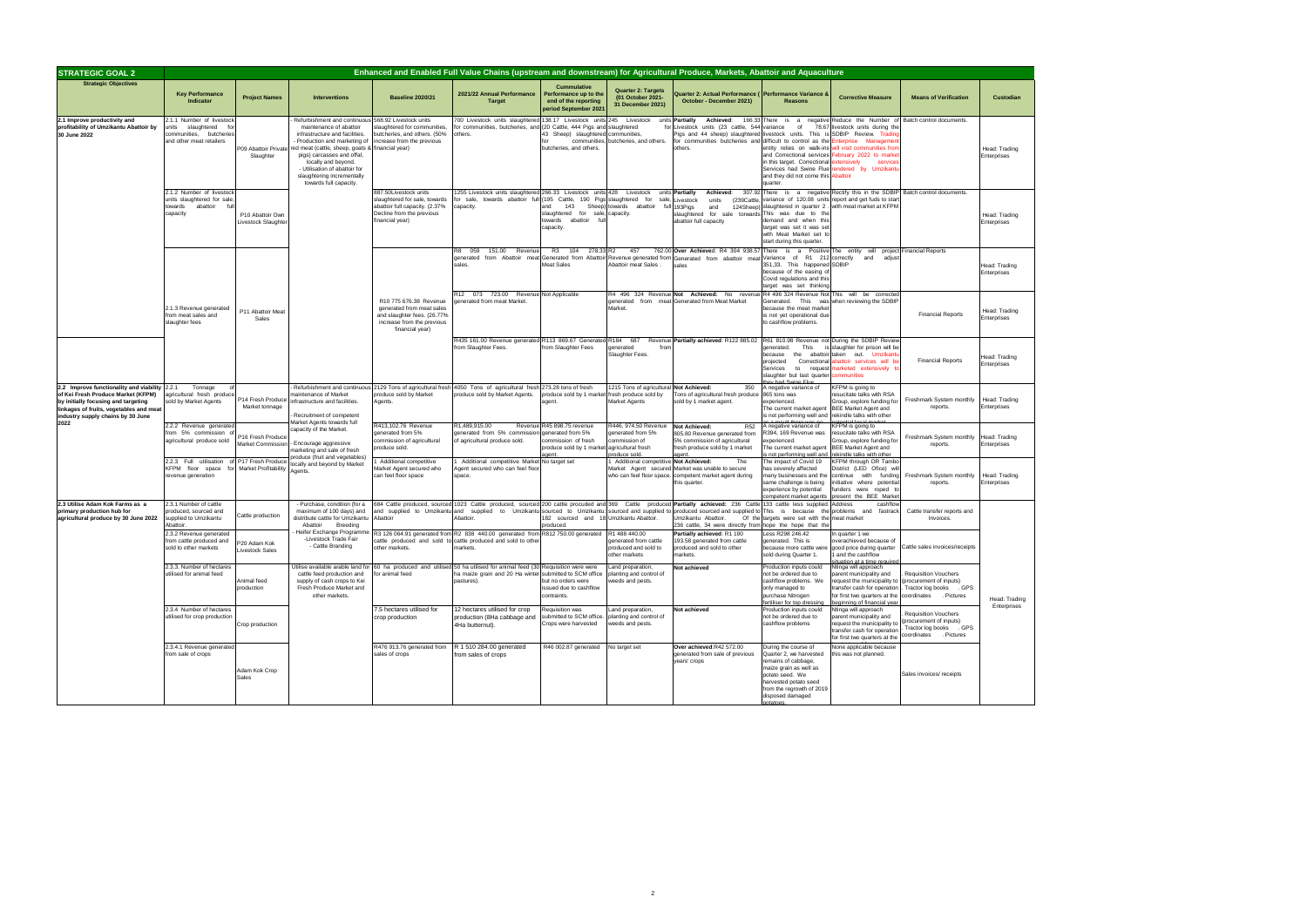| <b>Custodian</b>             |
|------------------------------|
| Head: Trading<br>Enterprises |
| Head: Trading<br>Enterprises |
| Head: Trading<br>Enterprises |
| Head: Trading<br>Enterprises |
| Head: Trading<br>Enterprises |
| Manager: PMO                 |

| <b>STRATEGIC GOAL 3</b>                                                                                                                                                                               |                                                                                                                                                        | Diversified Partnerships that Promote Inclusive Socio-economic Development and Growth. |                                                                                                                                                                                                                                   |                                                                                                                                                  |                                                                                                                                                                                                                                                                                                       |                                                                                                                                                                                                           |                                                                                   |                                                                                                                                                                                                                                                                                                                                                                                                                                                                                                                                                                                                                                                                                                                                  |                                                                                                                             |                                                                     |                                                                                                                                            |                              |
|-------------------------------------------------------------------------------------------------------------------------------------------------------------------------------------------------------|--------------------------------------------------------------------------------------------------------------------------------------------------------|----------------------------------------------------------------------------------------|-----------------------------------------------------------------------------------------------------------------------------------------------------------------------------------------------------------------------------------|--------------------------------------------------------------------------------------------------------------------------------------------------|-------------------------------------------------------------------------------------------------------------------------------------------------------------------------------------------------------------------------------------------------------------------------------------------------------|-----------------------------------------------------------------------------------------------------------------------------------------------------------------------------------------------------------|-----------------------------------------------------------------------------------|----------------------------------------------------------------------------------------------------------------------------------------------------------------------------------------------------------------------------------------------------------------------------------------------------------------------------------------------------------------------------------------------------------------------------------------------------------------------------------------------------------------------------------------------------------------------------------------------------------------------------------------------------------------------------------------------------------------------------------|-----------------------------------------------------------------------------------------------------------------------------|---------------------------------------------------------------------|--------------------------------------------------------------------------------------------------------------------------------------------|------------------------------|
| <b>Strategic Objectives</b>                                                                                                                                                                           | <b>Key Performance</b><br><b>Indicator</b>                                                                                                             | <b>Project Names</b>                                                                   | <b>Interventions</b>                                                                                                                                                                                                              | <b>Baseline 2020/21</b>                                                                                                                          | 2021/2022 Annual Performance<br><b>Target</b>                                                                                                                                                                                                                                                         | Cummulative<br>Performance up to the<br>end of the reporting<br>period September 2021                                                                                                                     | <b>Quarter 2: Targets</b><br>01 October 2021 - 31<br>December 2021)               | Quarter 2: Actual Performance Performance Variance &<br>October-December 2021                                                                                                                                                                                                                                                                                                                                                                                                                                                                                                                                                                                                                                                    | <b>Reasons</b>                                                                                                              | <b>Corrective Measure</b>                                           | <b>Means of Verification</b>                                                                                                               | Custodian                    |
| 3.1 Optimize linkages of meat industry 3.1.1 Number of signed P25 Abattoin<br>value chain that enhance functionality and<br>of Umzikantu Abattoir by 30 June 2022 partnership agreements Partnerships | implemented Strategic<br>that enhance functionalit<br>of Umzikantu Abattoir                                                                            |                                                                                        | - Establish and maintain<br>partnerships with livestock<br>(cattle, sheep and pigs)<br>producers, marketers and/or<br>speculators.<br>Facilitate off-take agreements<br>with wholesalers and public<br>entities like Correctional | implemented.                                                                                                                                     | Partnership agreement that 1 Partnership agreement that Three Meetings held with No target Set for this No target set for this period<br>enhance the functionality of enhance the functionality of potential partners.<br>Umzikantu Abattoir signed and Umzikantu Abattoir signed and<br>implemented. |                                                                                                                                                                                                           | quarter                                                                           |                                                                                                                                                                                                                                                                                                                                                                                                                                                                                                                                                                                                                                                                                                                                  | Not applicable                                                                                                              | Not applicable                                                      | Minutes and Attendance<br>Register (Q1+ Q2).<br>Signed Partnership Head. Trade<br>Agreement.(Q3).<br>Implementation progress<br>eport.(Q4) | Head: Trading                |
|                                                                                                                                                                                                       | 3.1.2 Number of signed Abattoir off-take<br>and implemented off-take agreements<br>agreements for sale of<br>meat from Umzikantu<br>Abattoir.          |                                                                                        | Services, Hospitals, etc.<br>Facilitate off-take agreements Abattoir<br>for hides and skins.<br>- Establish partnerships with                                                                                                     | signed<br>implemented.                                                                                                                           | of meat from Umzikantu meat from Umzikantu Abattoir agreement this quarter<br>and signed and implemented.                                                                                                                                                                                             |                                                                                                                                                                                                           | quarter                                                                           | 3 Off-take agreement for sale 3 Off-take agreement for sale of No Signed Offtake No target Set for this <b>Achieved:</b> 3 Offtake agreements Not applicable<br>Signed                                                                                                                                                                                                                                                                                                                                                                                                                                                                                                                                                           |                                                                                                                             | Not applicable                                                      | Attendance Register<br>Minutes $(Q1 = Q2)$ .<br>Signed Off-take Agreement Enterprises<br>$(Q3 + Q4)$                                       | Head: Trading                |
| 3.2 Optimize linkages of fruit and<br>vegetable industry value chain in<br>support of Kei Fresh Produce Market<br>by 30 June 2022                                                                     | 3.2.1 Number of signed<br>and implemented<br>partnerships agreements<br>hat enhance functionality<br>of Kei Fresh Produce<br>Market.                   | P26 Fresh Produce<br>Market Strategic<br>Partnerships                                  | - Develop and maintain<br>partnerships with Local<br>Municipalities to assist local<br>farmers to produce and supply and implemented.<br>the KFPM.<br>Facilitate involvement of local                                             | Partnership agreement that<br>enhance functionality of Kei<br>Fresh Produce Market signed                                                        | 1 Partnership agreement that<br>enhance functionality of Kei<br>Fresh Produce Market signed<br>and implemented.                                                                                                                                                                                       | No target set                                                                                                                                                                                             | quarter                                                                           | No target set for this No target set for this period                                                                                                                                                                                                                                                                                                                                                                                                                                                                                                                                                                                                                                                                             | Not applicable                                                                                                              | Not applicable                                                      | 1 Partnership Agreement<br>Signed.                                                                                                         | Head: Trading<br>Enterprises |
|                                                                                                                                                                                                       | 3.2.2 Number of signed<br>and implemented off-take<br>agreements with local non-<br>commercial farmers to<br>supply KFPM with<br>agricultural produce. | Fresh Produce off-<br>take agreements                                                  | PDI's in the Market Agency<br>business.                                                                                                                                                                                           | Three (3) Off-take<br>agreements signed and<br>implemented with local non-<br>commercial farmers to supply<br>KFPM with agricultural<br>produce. | 3 of off-take agreements signed<br>and implemented with local non-<br>commercial farmers to supply<br>KFPM with agricultural produce.                                                                                                                                                                 | One (1) signed off-take No target set<br>agreement with local<br>armer (GeminiMaq Pty<br>Ltd), Mr. Mbali<br>Magekeza is a young<br>farmer from Mthatha<br>(Ksd Municipality) and<br>is 100% owned by him. |                                                                                   | Over Achieved:<br>One (1)<br>signed off-take agreement with<br>local farmer (Sizanenguqu<br>Primary Co-Op Ltd). a young<br>armer from Libode (Nyandeni<br>Municipality)                                                                                                                                                                                                                                                                                                                                                                                                                                                                                                                                                          | None                                                                                                                        | None                                                                | * Attendance Register.<br>Minutes (Q1+ Q2)<br>* Two Signed Off-take<br>agreements.(Q3)                                                     | Head: Trading<br>Enterprises |
| 3.3 Optimize linkages of primary<br>production value chains that enhance<br>Adam Kok farms by 30 June 2022                                                                                            | 3.3.1. Number of signed and<br>plemented partnership<br>greements that enhance<br>functionality of Adam Kok<br>arms.                                   | Adam Kok Farms<br>strategic<br>partnerships                                            |                                                                                                                                                                                                                                   | New target                                                                                                                                       | 2 partnership agreements signed No target set<br>and implemented with potential<br>partners to produce stock and<br>supply Adam Kok with produce<br>and market.                                                                                                                                       |                                                                                                                                                                                                           | signed with potential<br>partner to enhance<br>functionality of Adam<br>Kok farms | Partnership agreement Not achieved: Meetings with<br>ootential partners were held                                                                                                                                                                                                                                                                                                                                                                                                                                                                                                                                                                                                                                                | The potential partner<br>could not come up with<br>required information in<br>order to consider signing<br>of an agreement. | Engagements<br>otential partner are still agreements<br>continuing. | with Signed partnership                                                                                                                    | Head: Trading<br>Enterprises |
| 3.4 Mobilise resources for strategic<br>economic infrastructure initiatives<br>through the establishment of strategic partnerships<br>partnerships                                                    | 3.4.1 Number of secured<br>unding strategic                                                                                                            | Fundraising and<br>resource<br>mobilisation                                            | Resource Mobilisation<br>applications developed and<br>submitted to potential partners.<br>*Strategic partnerships with<br>government, private& civil<br>society sectors.                                                         | New target                                                                                                                                       | 3 Resource mobilisation<br>applications developed and<br>submitted to potential funding<br>partners.                                                                                                                                                                                                  | Not Applicable                                                                                                                                                                                            | applications developed<br>and submitted to<br>potential funding<br>partners.      | 1 Resource mobilisation Over achieved 3 Applications<br>submitted to AgriSeta<br>or:1) Discretionery grant for<br>unemployed.2)Discretionery grant<br>for Ntinga staff.3)Discretionery<br>grant for Skills Development.                                                                                                                                                                                                                                                                                                                                                                                                                                                                                                          | more opportunities<br>became available and we<br>submitted applications                                                     | None                                                                | Copies of submitted funding<br>applications and<br>correspondence from targeted<br>funding sources                                         | Manager: PMO                 |
|                                                                                                                                                                                                       |                                                                                                                                                        |                                                                                        | *Panel in support of project<br>management office.<br>* Establish agriculture business<br>incubation                                                                                                                              |                                                                                                                                                  | 2 Resource mobilisation strategic<br>partnerships with government<br>departments and/or parastatals<br>established                                                                                                                                                                                    | PMO Identified potential No target set for this<br>3 year partnership with<br>DARRLD and submitted<br>a 3 bids, 1 of which was<br>succesful and a 3 year<br>artnersin in res                              | nuarter                                                                           | No target set for this period                                                                                                                                                                                                                                                                                                                                                                                                                                                                                                                                                                                                                                                                                                    | Not Applicable                                                                                                              | None                                                                | Strategic partnerships<br>agreements/Memoranda of<br>Understanding                                                                         | Manager: PMO                 |
|                                                                                                                                                                                                       |                                                                                                                                                        |                                                                                        |                                                                                                                                                                                                                                   |                                                                                                                                                  | 2 Resource mobilisation strategic<br>partnerships with private sector<br>enterprises established.                                                                                                                                                                                                     | Not Applicable                                                                                                                                                                                            | private sector<br>enterprises established.                                        | Resource mobilisation Partially achieved:1)An initiative 1.)The contact person at PMO continues to engage Strategic partnerships<br>strategic partnership with to pursue funds held by Anglo NUM has committed t<br>Gold Ashante in respect of the facilitate<br>1987 strike have been initiated between Ntinga and the<br>National Union of office of the NUM<br>with<br>Mineworkers (Funds went lost with President. That meeting i<br>the collapse of Enterprise still out standing. ECDC<br>Development Centre), .2) Pursuing partnetship has beer<br>relations with ECDC for purposes approved by the Board of<br>of Trade and Investment Directors, but an MoU i<br>Promotion.3)Ntinga has initiated yet to be signed. Onl | meeting                                                                                                                     |                                                                     | agreements/Memoranda of<br>Understanding                                                                                                   | Manager: PMO                 |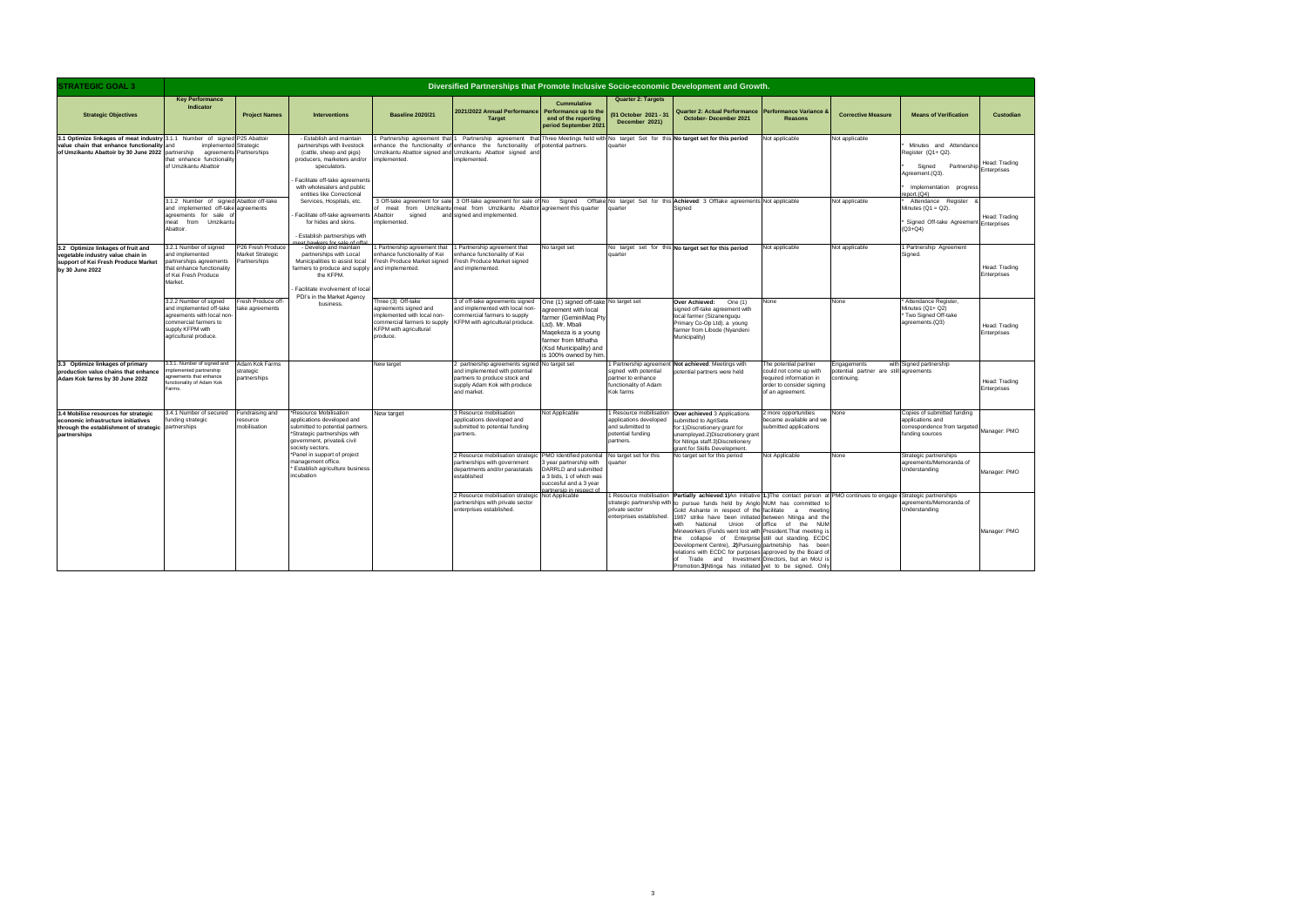| <b>STRATEGIC GOAL 4</b>                                                                                                                        | Promoted Trade and Investment Opportunities in the District                                     |                                                        |                                                                                                                                                                                                                                                                                                                                                                       |                                                |                                                                                                                                                              |                                                                                                                                                                                                            |                                                                      |                                                                                                                                                                                                                                                                                                                                                                                                                                                                                                                        |                                                                                                                                                      |                                                                                               |                                                                         |              |
|------------------------------------------------------------------------------------------------------------------------------------------------|-------------------------------------------------------------------------------------------------|--------------------------------------------------------|-----------------------------------------------------------------------------------------------------------------------------------------------------------------------------------------------------------------------------------------------------------------------------------------------------------------------------------------------------------------------|------------------------------------------------|--------------------------------------------------------------------------------------------------------------------------------------------------------------|------------------------------------------------------------------------------------------------------------------------------------------------------------------------------------------------------------|----------------------------------------------------------------------|------------------------------------------------------------------------------------------------------------------------------------------------------------------------------------------------------------------------------------------------------------------------------------------------------------------------------------------------------------------------------------------------------------------------------------------------------------------------------------------------------------------------|------------------------------------------------------------------------------------------------------------------------------------------------------|-----------------------------------------------------------------------------------------------|-------------------------------------------------------------------------|--------------|
| <b>Strategic Objectives</b>                                                                                                                    | <b>Key Performance</b><br>Indicator                                                             | <b>Project Names</b>                                   | <b>Interventions</b>                                                                                                                                                                                                                                                                                                                                                  | <b>Baseline 2020/2021</b>                      | 2021/2022 Annual Performance<br><b>Target</b>                                                                                                                | <b>Cummulative</b><br>Performance up the<br>end of the reporting<br>period September 2021                                                                                                                  | <b>Quarter 2: Targets</b><br>(01 October 2021 - 31<br>December 2021) | <b>Quarter 2: Actual Performance</b><br>(October-December 2021)                                                                                                                                                                                                                                                                                                                                                                                                                                                        | <b>Performance Variance 8</b><br><b>Reasons</b>                                                                                                      | <b>Corrective Measure</b>                                                                     | <b>Means of Verification</b>                                            | Custodian    |
| 4.1 Enhance the quality and quantum<br>of domestic and foreign trade and<br>investment in the district municipality region<br>by 30 June 2023. | 4.1.1 number of Investors<br>attracted into O.R. Tambo                                          | Investment<br>Promotion and<br>Facilitation            | •Development of a District<br>Trade and Investment Plan<br><b>.Marketing Campaigns</b>                                                                                                                                                                                                                                                                                | I Investor attracted into O.R.<br>Tambo Region | 2 investors attracted into O.R.<br>ambo Region                                                                                                               | No target set                                                                                                                                                                                              | the O.R. Tambo Region.                                               | investor attracted into <b>Partially Achieved:</b> A strategic A number of Legal Ntinga is working with correspondence with<br>collaboration partnership with Structures is deemed to SCM to facilitate these investors; investment<br>Wild Coast Foods and its funding be outstanding, and need legal structures.<br>strategic partners has been to be developed in order<br>pursued for Investment within the to take engments forward<br>Wild Coast SEZ.                                                            |                                                                                                                                                      |                                                                                               | agreements,                                                             | Manger: PMO  |
|                                                                                                                                                | 4.1.2 Rand value of<br>investment attracted into<br>the O.R. Tambo region.                      | Investment<br>Promotion and<br>Facilitation            | Development of a District<br>Trade and Investment Plan<br>*Marketing Campaigns                                                                                                                                                                                                                                                                                        | R500 000                                       | R5 Million                                                                                                                                                   | One (1) signed off-take R1 200 000.00<br>agreement with local<br>farmer (GeminiMaq Pty<br>Ltd). Mr. Mbali<br>Magekeza is a young<br>farmer from Mthatha<br>(Ksd Municipality) and<br>is 100% owned by him. |                                                                      | Not Achieved: PMO has been Mhlontlo<br>centrally involved in facilitating Municipality needed to a facilitative role in this investors; investment<br>discussions amongs Umhlontlo identify<br>Local Municipality, DRDAR and beneficiaries, business<br>Harmony Gold, who have type and business form of<br>committed to fund an Agricultural the desired Agricultural<br>Project in Mhlontlo Local Project.:PMO has been<br>Municipality to an amount of centrally involved<br>R5million.                             | facilitating discussions<br>amongs Umhlontlo Local<br>Municipality, DRDAR and<br>Harmony Gold, who have<br>committed to fund<br>Agricultural Project | Local PMO will continue to play correspondence with<br>appropriate regard in the 3rd Quarter. | agreements,                                                             | Manager: PMO |
| 4.2 Develop, Support and promote<br>SMMEs as a catalyst for economic<br>development and growth and<br>innovation by 30 June 2023.              | 4.2.1 Number of new<br>ventures created in the<br>district.                                     | New venture<br>Creation                                | *Provision of support to aspirant New target<br>entrepreneurs in need of<br>establishing companies or co-<br>operatives.<br>*Business coaching and<br>mentoring<br>*Facilitation of business<br>linkages with funders and<br>financiers<br>*Facilitation of business<br>linkages with marketing<br>opportunities                                                      |                                                | 5 new ventures created in the<br>district.                                                                                                                   | No target set                                                                                                                                                                                              | the district.                                                        | 1 new venture created in Not achieved: In order to finalise The<br>the creation of new venture in the Interest was developed the Expression of Interest documents<br>District, PMO needed to develop but was not published during the third Quarter of<br>and publish in local media an because of confusion 2021 without<br>Expression of Interest for all regarding the role of SCM involvement of SCM<br>beneficiaries to compete for the in the process and which through the office of the<br>imited opportunity. | Expression<br>role was explained to Marketing<br>PMO on the 3rd of Communications Officer<br>December 2021.                                          | of PMO will then advertised New venture Registration                                          |                                                                         | Manager: PMO |
|                                                                                                                                                | 4.2.2 Number of existing<br>suppliers developed and<br>supported in the district.               | supplier<br>development and<br>support                 | Provision of support to aspirant New target<br>entrepreneurs in need of<br>establishing companies or co-<br>operatives.<br>*Business coaching and<br>mentoring<br>*Facilitation of business<br>linkages with funders and<br>financiers<br>*Facilitation of business<br>linkages with marketing<br>opportunities                                                       |                                                | 10 existing suppliers developed<br>and supported in the district.                                                                                            | no target set for this period                                                                                                                                                                              | existing<br>developed<br>supported.                                  | suppliers Not achieved: In order to finalise The Expression<br>and the creation of new venture in the Interest was developed the Expression of Interest<br>District, PMO needed to develop but was not published during the third Quarter of<br>and publish in local media an because of confusion 2021<br>Expression of Interest for all regarding the role of SCM involvement of SCM<br>beneficiaries to compete for the in the process and which through the office of the<br>imited opportunity.                   | role was explained to Marketing<br>PMO on the 3rd of Communications Officer<br>December 2021                                                         | without                                                                                       | of PMO will then advertised Supplier development and<br>support report. | Manager: PMO |
|                                                                                                                                                | incubators piloted                                                                              |                                                        | 4.2.3 number of business Business incubation *Provision of support to aspirant New target<br>entrepreneurs in need of<br>establishing companies or co-<br>operatives.<br>*Business coaching and<br>mentoring<br>*Facilitation of business<br>linkages with funders and<br>financiers<br>*Facilitation of business<br>linkages with marketing<br>opportunities         |                                                | 1 business incubator established no target set for this No target set for this No target set for this quarter.<br>n O.R. Tambo                               | period                                                                                                                                                                                                     | quarter                                                              |                                                                                                                                                                                                                                                                                                                                                                                                                                                                                                                        | Not applicable                                                                                                                                       | None                                                                                          | Incubators establishment<br>report                                      | Manager: PMO |
|                                                                                                                                                | 4.2.4 Number of job<br>opportunities created<br>through Ntinga facilitated<br>SMME development. | Job Creation                                           | *Provision of support to aspirant 50 job opportunities<br>entrepreneurs in need of<br>establishing companies or co-<br>operatives.<br>*Business coaching and<br>mentoring<br>*Facilitation of business<br>linkages with funders and<br>financiers<br>*Facilitation of business<br>linkages with marketing<br>opportunities<br>*RAFI<br>*Agri-Parks<br>*Wild coast SEZ |                                                | 250 job opportunities                                                                                                                                        |                                                                                                                                                                                                            | created                                                              | no target set for this period 125 Job opportunities Not Achieved: PMO was not able Tracking tool for<br>to collect jobs created statistics<br>during the quarter under review,<br>internal discussions indicated that departments has not yet<br>reporting on this target is the<br>responsibility of all departments,<br>ad PMO was instructed to co-<br>ordinate it and develop a tracking<br>tool for application across the<br>entity.                                                                             | database of jobs created<br>within various<br>been developed and<br>circulated to all<br>departments.                                                | tool and distribute it to all opportunities.<br>Departments during the<br>3rd quarter.        | PMO to create a tracking Database of created job                        | Manager: PMO |
| 4.3 Promote the O.R. Tambo as a<br>tourism destination.                                                                                        | 4.3.1 Number of tourism<br>events and exhibitions<br>attended.                                  | Tourism promotion                                      | *Coordination of Tourism<br>promotion role players<br>*Participation in Tourism and<br>Trade events<br>*Development and Marketing                                                                                                                                                                                                                                     | I Tourism event and<br>exhibitions attended    | 2 Tourism events and exhibitions no target set for this period No target set for this No target set for this quarter.<br>attended.                           |                                                                                                                                                                                                            | luarter                                                              |                                                                                                                                                                                                                                                                                                                                                                                                                                                                                                                        | Not applicable                                                                                                                                       | None                                                                                          | Tourism Attendance Report                                               | Manager: PMO |
|                                                                                                                                                | 4.3.2 Number of marketing Investment<br>tools developed.                                        | romotion and<br>Facilitation tools                     | <b>Brochures</b><br>*Coordination of Tourism<br>promotion role players<br>*Participation in Tourism and<br>Trade events<br>*Development and Marketing<br><b>Brochures</b>                                                                                                                                                                                             | New target                                     | 1 Agriculture and agro-processing no target set for this period No target set for this No target set for this quarter.<br>development brochure<br>developed. |                                                                                                                                                                                                            | quarter                                                              |                                                                                                                                                                                                                                                                                                                                                                                                                                                                                                                        | Not applicable                                                                                                                                       | None                                                                                          | Copy of developed agriculture<br>and agro-processing<br>brochure.       | Manager: PMO |
| 4.4 Prioritised sector development<br>planning                                                                                                 | 4.4.2 Number of multi-<br>sectoral economic<br>development plans<br>reviewed.                   | nvestment<br>Promotion and<br><b>Facilitation Plan</b> | *Economic planning budget<br>*Multi-skilled panel of economic<br>experts                                                                                                                                                                                                                                                                                              | New target                                     | multi-sectoral<br>development plans reviewed.                                                                                                                | economic no target set for this period                                                                                                                                                                     | plans reviewed.                                                      | multi-sectoral Achieved : In the context of the Not applicable<br>economic development District Development Model within<br>the OR Tambo District.Ntinga was<br>nvited to review and make inputs<br>to District One Plan which is in<br>itself a multi-sector development<br>plan to infunece all other sector<br>plans of the district.                                                                                                                                                                               |                                                                                                                                                      | None                                                                                          | Copies of multi-sectoral<br>economic development plans<br>developed     | Manager: PMO |

| Custodian         |  |
|-------------------|--|
| Manger: PMO       |  |
| Manager: PMO      |  |
| Manager: PMO      |  |
| Manager: PMO      |  |
| Manager: PMO      |  |
| Manager: PMO      |  |
| Manager: PMO<br>C |  |
| Manager: PMO      |  |
| Manager: PMO      |  |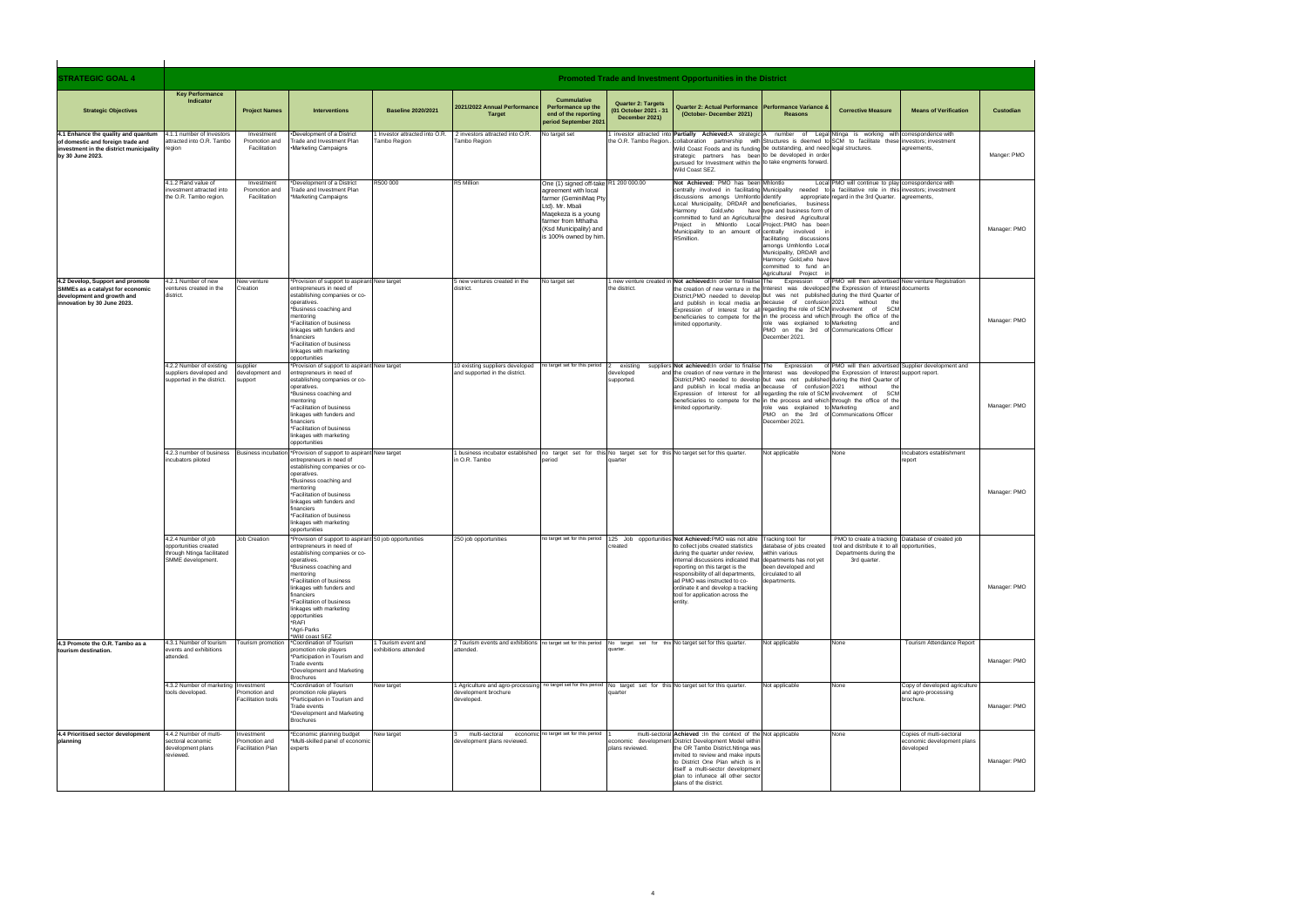| <b>STRATEGIC GOAL 5</b>                                                                                                                                               | Dynamic, Capable and Sustainable State Owned Company.                                 |                                                        |                                                                                                                                                                                                                                                                                                                              |                                                                                                                    |                                                                                                                                                                                                                                                                            |                                                                                                        |                                                                          |                                                                                                                                                                                                                                  |                                                                                                                                                                                                   |                                                                                                                                                 |                                                                                                       |                                                      |  |
|-----------------------------------------------------------------------------------------------------------------------------------------------------------------------|---------------------------------------------------------------------------------------|--------------------------------------------------------|------------------------------------------------------------------------------------------------------------------------------------------------------------------------------------------------------------------------------------------------------------------------------------------------------------------------------|--------------------------------------------------------------------------------------------------------------------|----------------------------------------------------------------------------------------------------------------------------------------------------------------------------------------------------------------------------------------------------------------------------|--------------------------------------------------------------------------------------------------------|--------------------------------------------------------------------------|----------------------------------------------------------------------------------------------------------------------------------------------------------------------------------------------------------------------------------|---------------------------------------------------------------------------------------------------------------------------------------------------------------------------------------------------|-------------------------------------------------------------------------------------------------------------------------------------------------|-------------------------------------------------------------------------------------------------------|------------------------------------------------------|--|
| <b>Strategic Objectives</b>                                                                                                                                           | <b>Key Performance</b><br>Indicator                                                   | <b>Project Names</b>                                   | <b>Interventions</b>                                                                                                                                                                                                                                                                                                         | <b>Baseline 2020/2021</b>                                                                                          | 2021/2022 Annual Performance<br><b>Target</b>                                                                                                                                                                                                                              | <b>Cummulative</b><br>Performance up to the<br>end of the reporting<br>period September 2021           | <b>Quarter 2: Targets</b><br>(01 October 2021 - 31<br>December 2021)     | <b>Quarter 2: Actual Performance</b><br>(October-December 2021)                                                                                                                                                                  | <b>Performance Variance &amp;</b><br><b>Reasons</b>                                                                                                                                               | <b>Corrective Measure</b>                                                                                                                       | <b>Means of Verification</b>                                                                          | Custodian                                            |  |
| 5.1 Ensure Business Processes. Tools<br>and Systems that support<br>implementation of the Strategy and<br>continued viability of the organisation<br>by 30 June 2023. | 5.1.1 Sound Financial<br>Management and Accurate<br>reporting                         | P30 Financial<br>Management,<br>Systems and<br>Reforms | - Financial management and<br>eporting.<br>Chain Management reforms<br>and Oversight.<br>- Asset Management.                                                                                                                                                                                                                 | - Supply by 30 May.                                                                                                | Final Annual Budget approved Final Annual Budget approved by No target set for this No target set for this No target set for this uarter<br>30 May                                                                                                                         | quarter                                                                                                | <b>uarter</b>                                                            |                                                                                                                                                                                                                                  | N/A                                                                                                                                                                                               | N/A                                                                                                                                             | *Board resolution and<br>*Proof of submission to parent<br>municipality                               | <b>Chief Financial</b><br>Officer                    |  |
|                                                                                                                                                                       |                                                                                       |                                                        |                                                                                                                                                                                                                                                                                                                              | end of the month.                                                                                                  | MFMA S87(11) monthly MFMA S87(11) monthly finance<br>finance reports prepared reports prepared within 7 working Monthly budget reports submitted to the parent Monthly budget reports were<br>within 7 working days after the days after the end of the month.             | parent<br>within 7 working days end of every month.<br>after the end of every                          | Monthly budget reports Achieved.                                         | were submitted to the municipality within 7 submitted to the parent<br>municipality working days after the municipality within 7 working days<br>after the end of every month.                                                   | N/A                                                                                                                                                                                               | N/A                                                                                                                                             | Proof of submission to<br>parent municipality                                                         | <b>Chief Financial</b><br>Officer                    |  |
|                                                                                                                                                                       |                                                                                       |                                                        |                                                                                                                                                                                                                                                                                                                              | finance reports Quarterly<br>Quarterly<br>Board within 30 days after the end of the quarter<br>end of the quarter. | finance<br>reports<br>prepared and submitted to the prepared within 30 days after the 2020/2021 fourth quarter finance report prepared 2021/2022 first quarter finance                                                                                                     | days after the end of the quarter.<br><b>Juarter</b>                                                   | 2021/2022 first quarter Achieved.                                        | inance report was and submitted to the report was prepared and<br>prepared and submitted Board within 30 days submitted to the Board within 30<br>to the Board within 30 after the end of the days after the end of the quarter. | N/A                                                                                                                                                                                               | N/A                                                                                                                                             | Quarterly Finance Reports.<br>Minutes of Board Meetings.                                              | <b>Chief Financial</b><br>Officer                    |  |
|                                                                                                                                                                       |                                                                                       |                                                        | Board of Directors adopted Mid- Mid-year<br>year budget & performance performance<br>assessment<br>report<br>recommendations                                                                                                                                                                                                 | budget<br>and<br>Directors<br>Municipality by 20 January.                                                          | & Mid-year budget & performance No target set for this No target set for this No target set for this quarter<br>assessment assessment report submitted to quarter<br>with report submitted to Board of Board of Directors and Parent<br>Parent Municipality by 20 January. |                                                                                                        | <b>uarte</b>                                                             |                                                                                                                                                                                                                                  | N/A                                                                                                                                                                                               | N/A                                                                                                                                             | *Mid-year assessment report.<br>Proof of submission to the<br>Board and to the Paren<br>Municipality. | <b>Chief Financial</b><br>Officer                    |  |
|                                                                                                                                                                       |                                                                                       |                                                        | - Review of finance related<br>policies and standard operating audit queries developed<br>procedures (SOP).<br>Clean administration.                                                                                                                                                                                         |                                                                                                                    | Audit Action Plan to resolve Audit Action Plan to resolve audit No target set for this Audit Action Plan to Achieved.<br>queries developed                                                                                                                                 | quarter                                                                                                | developed                                                                | resolve audit queries Audit Action Plan to resolve audit<br>queries developed                                                                                                                                                    | N/A                                                                                                                                                                                               | N/A                                                                                                                                             | *Audit Action Plan<br>Plan<br>Audit Action<br><b>Implementation Report</b>                            | <b>Chief Financial</b><br>Officer                    |  |
|                                                                                                                                                                       |                                                                                       |                                                        | Audit of Annual<br>Statements.<br>A-G Queries.<br>Turnaround strategy to resolve<br>audit queries.                                                                                                                                                                                                                           | - Responding to from Auditor General                                                                               | Financial Obtain unqualified audit report Obtain unqualified audit report No target set for this Obtain unqualified audit Achieved.<br>from Auditor General                                                                                                                | quarter                                                                                                | General                                                                  | report from Auditor An unqualified audit report was<br>obtained from Auditor General.                                                                                                                                            | N/A                                                                                                                                                                                               | N/A                                                                                                                                             | Audit Report                                                                                          | Chief Financial<br>Officer                           |  |
|                                                                                                                                                                       | 5.1.2 Rand<br>value<br>investment<br>incom<br>collected.                              |                                                        | of Investment income 100% collection of budgeted R650 000 investment income R300,000 investment income<br>revenue.                                                                                                                                                                                                           | collected.                                                                                                         | collected.                                                                                                                                                                                                                                                                 | R 18,308 investment income collected.<br>income was collected fo<br>this quarter.                      | R75 000 investment Partially achieved.                                   |                                                                                                                                                                                                                                  |                                                                                                                                                                                                   | Not enough funds were Transfer of the remeinder Investment register<br>available for investments. of the grant from the<br>Parent Municipality. |                                                                                                       | <b>Chief Financial</b><br>Officer                    |  |
|                                                                                                                                                                       | Statements submitted to Statements<br>Auditor General by 3<br>August                  |                                                        | 5.1.3 Annual Financial Annual Financial - Preparation of credible ledger Annual Financial Statements Annual Financial Statements<br>accounts up to Statement of prepared by 31 August.<br>Financial Position.<br>Submission of Annual<br>Financial Statements to the<br>Audit and Risk Committee 8<br><b>Auditor General</b> |                                                                                                                    | prepared by 31 August.                                                                                                                                                                                                                                                     | 2020/2021<br>Annua<br>Financial<br>Statement<br>submitted<br>to Audito<br>General by 31 Augus<br>2021. | No target set.                                                           | No target set for this quarter                                                                                                                                                                                                   | N/A                                                                                                                                                                                               | N/A                                                                                                                                             | Signed AFS<br>Proof of Submission.                                                                    | <b>Chief Financial</b><br>Officer                    |  |
|                                                                                                                                                                       | 5.1.4 % of suppliers paid Suppliers payment<br>within 30 days from date<br>of invoice |                                                        | Reconciliation of creditors with 100% of suppliers paid withir<br>supplier statements<br>processing of journals                                                                                                                                                                                                              | & 30 days from date of invoice                                                                                     | 100% of suppliers paid within 30<br>days from date of invoice.                                                                                                                                                                                                             | date of invoice.                                                                                       | 100% of suppliers were 100% of suppliers paid Achieved.<br>of invoice.   | paid within 30 days from within 30 days from date 100% of suppliers were paid<br>within 30 days from date of<br>invoice.                                                                                                         | N/A                                                                                                                                                                                               | N/A                                                                                                                                             | Supplier payment vouchers.                                                                            | <b>Chief Financial</b><br>Officer                    |  |
|                                                                                                                                                                       | 5.1. 5 %Procurement Done Local procurement<br>with local suppliers                    |                                                        | Compile Annual Procurement<br>Plan and SCM Report                                                                                                                                                                                                                                                                            | 50% value of the procurement<br>done with local suppliers                                                          | 50% value of procurement done No target set.<br>with local suppliers.                                                                                                                                                                                                      |                                                                                                        | No target set.                                                           | No target set for this quarter                                                                                                                                                                                                   | N/A                                                                                                                                                                                               | N/A                                                                                                                                             | Annual procurement plan.                                                                              | <b>Chief Financial</b><br>Officer                    |  |
| 5. 2 Create and Maintain administrative 5.2.1 Number of policies                                                                                                      |                                                                                       | Review of policies                                     | Employee development                                                                                                                                                                                                                                                                                                         | 15 policies reviewed.                                                                                              | 40 policies reviewed.                                                                                                                                                                                                                                                      | suppliers<br>No Policies reviewed                                                                      | 50% of Procurement 50% of Procurement Achieved.<br>10 policies reviewed. | were done with local done with local suppliers 50% of Procurement was done<br>with local suppliers<br>Partially Achieved: 1 policy                                                                                               | N/A<br>5 Policies have been                                                                                                                                                                       | N/A<br>Policies will be reviewed in Reviewed                                                                                                    | SCM Paragraph 6 reports.                                                                              | <b>Chief Financial</b><br>Officer<br>Head: Corporate |  |
| capacity through recruitment, PMS<br>and good governance for effective and<br>functioning of SOC.                                                                     | and SOPs reviewed                                                                     | and SOP                                                | Leadership development<br>Inculcate a culture of<br>compliance<br>Promote functional discipline<br>Recognise good performance<br>Critical vacant posts filled.                                                                                                                                                               |                                                                                                                    |                                                                                                                                                                                                                                                                            |                                                                                                        |                                                                          | reviewed.                                                                                                                                                                                                                        | reviewed by end of<br>December, HR Policies<br>could not be reviewed as<br>Labour requested that<br>they be dealt with in<br>January due to instability<br>caused by non-payment<br>of their dues | nз                                                                                                                                              | policies.<br>Board Resolution<br>Policy<br>Handbook                                                   | Services                                             |  |
|                                                                                                                                                                       | 5.2.2 Number of budgeted Filling of Critical<br>vacant posts filled                   | funded posts                                           |                                                                                                                                                                                                                                                                                                                              | 128 Posts Filled                                                                                                   | <b>J</b> budgeted vacant posts filled                                                                                                                                                                                                                                      | no posts filled                                                                                        | helli                                                                    | 1 budgeted vacant post Over Achieved: 3 Positions filled<br>CEO, Truck Driver and Stock<br>Controller                                                                                                                            | Halting of recruitment<br>processes was lifted by<br>the parent municipality                                                                                                                      | Posts will be filled in Q3                                                                                                                      | <b>Appointment Letters</b>                                                                            | Head: Corporate<br>Services                          |  |
|                                                                                                                                                                       | 5.2.3 Number leadership<br>development programmes Development<br>completed.           | Leadership                                             |                                                                                                                                                                                                                                                                                                                              | Senior Manager enrolled on<br>the leadership development<br>programme                                              | 2 Senior Managers enrolled on<br>the leadership development<br>programme                                                                                                                                                                                                   | No Target Set                                                                                          | No Target Set                                                            | No Target Set                                                                                                                                                                                                                    | None                                                                                                                                                                                              | Not Applicable                                                                                                                                  | Proof of Registration                                                                                 | Head: Corporate<br>Services                          |  |
|                                                                                                                                                                       | 5.3.4 Number of staff<br>development trainings<br>implemented.                        | Staff Development                                      |                                                                                                                                                                                                                                                                                                                              | 2 staff training conducted                                                                                         | 8 staff trainings conducted.                                                                                                                                                                                                                                               | No trainings conducted                                                                                 | 2 staff trainings<br>conducted.                                          | Achieved: 2 staff trainings<br>conducted                                                                                                                                                                                         | None                                                                                                                                                                                              | Not Applicable                                                                                                                                  | Training<br>certificates/attendance<br>egisters                                                       | Head: Corporate<br>Services                          |  |
|                                                                                                                                                                       | 5. 2.5 Percentage of<br>Senior Management<br>performance appraisals<br>conducted      | Performance<br>appraisals                              |                                                                                                                                                                                                                                                                                                                              | 5 appraisals conducted for<br>Senior Managers.                                                                     | 100% of Senior Management<br>performance appraisals<br>conducted.                                                                                                                                                                                                          | Senior management<br>performance appraisals<br>not conducted                                           | 100% of Senior<br>Management<br>performance appraisals<br>conducted.     | Achieved: 100% of Senior<br>Management performance<br>appraisals conducted.                                                                                                                                                      | None                                                                                                                                                                                              | Not Applicable                                                                                                                                  | Appraisal reports                                                                                     | <b>Chief Executive</b><br>Officer                    |  |

| <b>Custodian</b>                                |  |
|-------------------------------------------------|--|
| <b>Chief Financial</b><br>Officer               |  |
| Chief Financial<br>Officer                      |  |
| <b>Chief Financial</b><br>Officer               |  |
| Chief Financial<br>Officer                      |  |
| <b>Chief Financial</b><br>Officer               |  |
| <b>Chief Financial</b><br>Officer               |  |
| <b>Chief Financial</b><br>Officer               |  |
| <b>Chief Financial</b><br>Officer<br>$\epsilon$ |  |
| <b>Chief Financial</b><br>Officer               |  |
| <b>Chief Financial</b><br>Officer               |  |
| <b>Chief Financial</b><br>Officer<br>C          |  |
| Head: Corporate<br>Services                     |  |
| Head: Corporate<br>Services                     |  |
| <b>Head: Corporate</b><br>Services              |  |
| Head: Corporate<br>Services                     |  |
| <b>Chief Executive</b><br>Officer<br>C          |  |